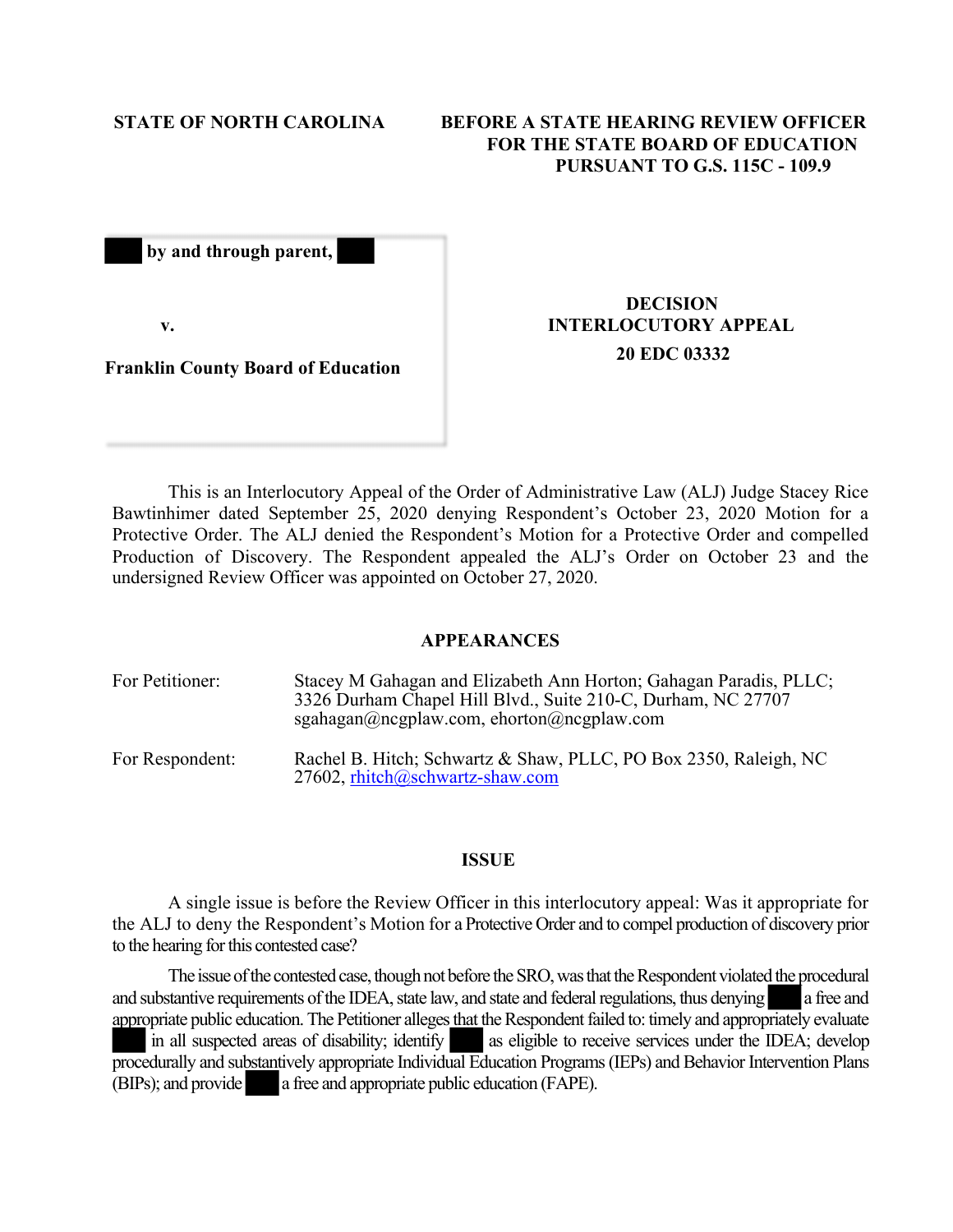#### **STANDARD OF REVIEW**

The State Review Officer (SRO) must render an independent decision, giving "due weight" to the administrative proceedings before the administrative law judge. *Board of Education v. Rowley*, 458 U.S. 176 (1982). In Doyle v. Arlington Cty. Sch. Bd., 953 F.2d 100 (4th Cir. 1991), the Fourth Circuit provided guidance regarding "due weight." The SRO, when "deciding what is the due weight to be given an administrative decision under *Rowley* ... a reviewing court should examine the way in which the state administrative authorities have arrived at their administrative decision and the methods employed." If an SRO determines that an ALJ's findings were made in accordance with the factfinding norm, or "regularly made," these findings are entitled to be considered *prima facie* correct. *Id*. at 105. A decision or finding is not considered to be "regularly made" where it is so far from the accepted norm that the SRO cannot give "due weight" to that decision or finding. *Id.* At 104. On appeal from an administrative decision, if the SRO chooses to depart from the *prima facie* correct decisions, the SRO should explain the departure. *Id*. at 105. The SRO does find that the part of the ALJ's Order requiring disclosure of privileged personnel files is not "regularly made," with explanations provided in subsequent sections of this Decision.

When reviewing an appeal of an ALJ's decision, the SRO may only review the specific issues being appealed by the parties. *E.L. v. Chapel Hill-Carrboro Bd. of Educ.*, 975 F. Supp. 2d 528, 535 (M.D.N.C. 2013).

# **JURISDICTION/INTERLOCUTORY APPEAL**

North Carolina provides specific guidelines for the appeal of a decision rendered by an Administrative Law Judge in a special education due process case:

N.C.G.S. § 115C-109.9. Review by review officer; appeals.

(a) Any party aggrieved by the findings and decision of a hearing officer under G.S. 115C-

109.6 or G.S. 115C-109.8 may appeal the findings and decision within 30 days after receipt of notice of the decision by filing a written notice of appeal with the person designated by the State Board under G.S. 107.2(b)(9) to receive notices.

An interlocutory appeal is one made during the pendency of an action seeking orders which do not dispose of the case, but instead leave it for further action by the trial court in order to settle and determine the entire controversy. *Carriker v. Carriker*, 350 N.C. 71, 73 (1999).

Neither IDEA nor the regulations implemented pursuant IDEA address interlocutory appeals. Therefore, whether interlocutory appeals are allowed in a particular state is determined by state law. (See Letter from OSEP to Perry A. Zirkel, November 19, 2002). The "final decision" language contained in IDEA, just like the NC Rules of Civil Procedure, favors final decisions at each level of the administrative process before moving to the next. However, North Carolina law does provide for interlocutory appeals in clearly defined situations. N.C.G.S. §1-277(a) states "[a]n appeal may be taken from every judicial order or determination of a judge of a superior or district court, upon or involving a matter of law or legal inference, whether made in or out of session, **which affects a substantial right claimed in any action or proceeding.** [*emphasis added*]

In North Carolina's unique two-tiered system, N.C.G.S. §115C-109.9 provides that a State Review Officer (SRO) has jurisdiction regarding an appeal of any order or decision made by an ALJ. Because of its interlocutory nature, an SRO will not often review the denial of a motion by an ALJ prior to a final judgment by the ALJ. Generally, there is no right to make an appeal while the case is still pending. North Carolina Law, however, permits such an appeal in the rare situation where an order issued during the case affects a substantial right which will be lost if the order is not reviewed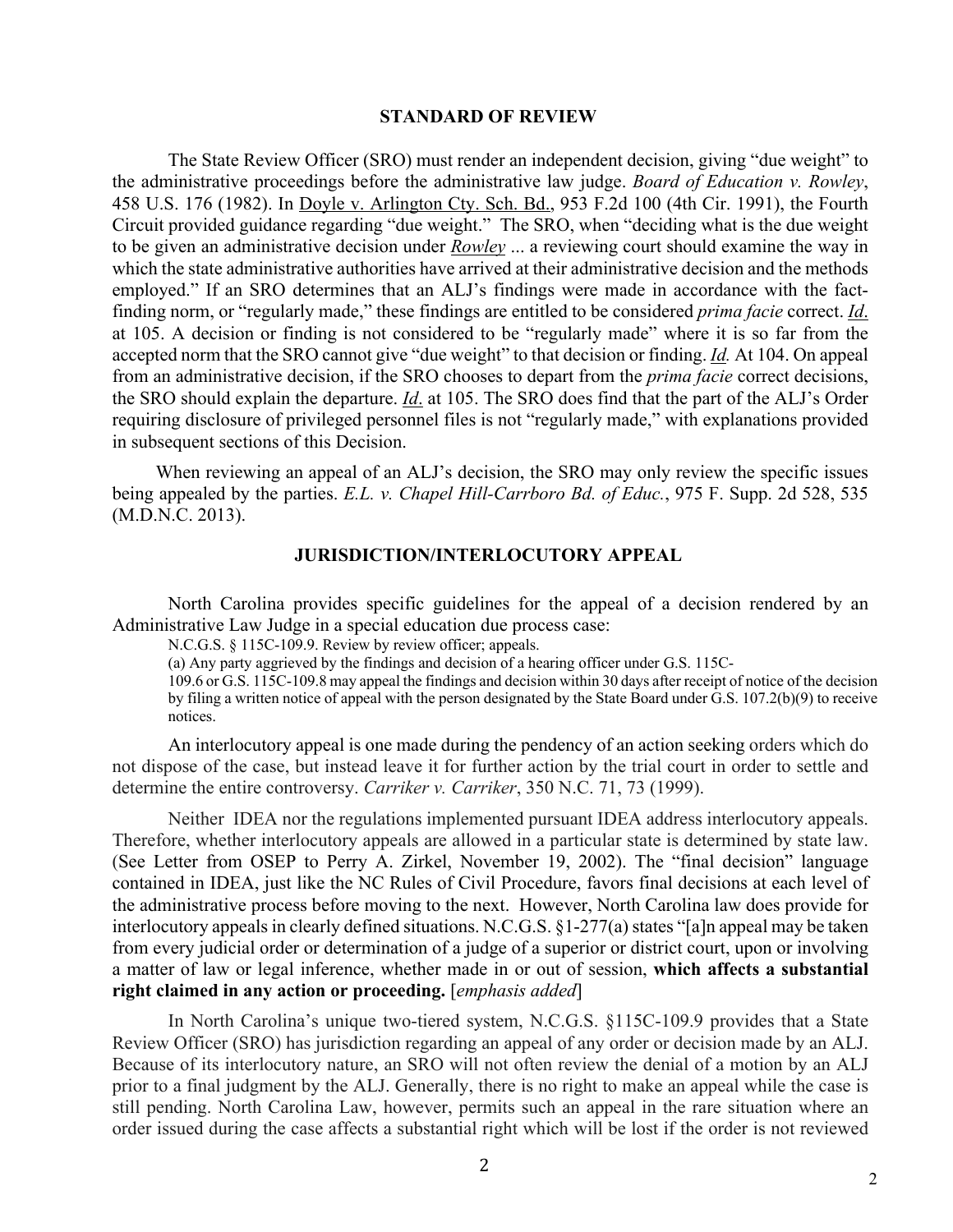before a final judgment is entered. N.C.G.S.  $\S$  1–277(a), 7A–27(b)(1). The order appealed in this instance requires the disclosure of employee personnel files. The confidentiality of personnel files involves a substantial right for the Respondent and its personnel. It is, therefore, grounds for an interlocutory appeal. *Wind v. City of Gastonia*, 226 N.C. App. 180. Because the ALJ's order compelled production of privileged files, that order affected a substantial right and was immediately appealable. N.C.G.S. §1-277(b), *Sharpe v. Worland*, 351 N.C. 159 (1999).

The Respondent's appeal to the SRO requested a reversal of only the ALJ's Order pertaining to provision of personnel files of employees. When reviewing an appeal of an ALJ's decision, the SRO must review the specific issues complained of by the parties in the appeal. *E.L.* at 535. Thus, this interlocutory appeal is limited to a finding regarding discovery as related to those personnel files. The remainder of the ALJ's Order remains in effect.

# **FINDINGS AND CONCLUSIONS**

- 1. The Petitioner filed a Petition for a hearing under IDEA on August 26, 2020. ALJ Stacey Bawtinhimer initiated the procedures necessary to schedule the hearing, one of which involved the participation in informal voluntary discovery as provided for in North Carolina's Administrative Code, 26 NCAC 03.0112(d).
- 2. On September 1, 2020 the Petitioner requested extensive information and documents in an informal discovery request. On September 16, 2020 the Respondent, using various grounds objected to many of the documents requested and did not provide some of them voluntarily.
- 3. The Petitioner's informal request that lead finally to this appeal was a request for "[c]opies of the unofficial FCBOE personnel file(s) of any FCBOE personnel who has assisted with the implementation of s behavioral support and interventions, 504 Plans, and IEP since August 1, 2016, including special education teachers, regular education teachers, and teacher assistants." (Pet. Informal Discovery Request, ¶ 14).
- 4. The Petitioner's informal discovery request also sought "copies of any written complaints, investigative reports, or other documentation related to such complaints or investigations, regarding s special education teacher(s) since August 1, 2016." (Pet. Informal Discovery Request,  $\sqrt{15}$ .
- 5. The Petitioner's informal discovery request also sought extensive documents and records related to s educational program and history in Respondent's schools. The request also included records that are known by all parties not to exist, such as IEP's. This SRO determination does not include discovery unrelated to personnel files, for the review performed by an SRO is limited to that which was appealed. The Respondent complied with some of the informal discovery request and objected to submission of others. On September 16, 2020, Respondent objected to the request for confidential personnel information and asserted the statutory protection in its responses to Petitioner's discovery requests.
- 6. On September 17, 2020 Respondent also filed a Motion for Protective Order. This Motion sought a protective order from the Court ordering that Respondent not be required to produce the confidential personnel information based upon the protections set out in N.C.G.S. §§ 115C-319, 115C-320, 115C-321, and 115C-325 applicable to the personnel files. The Respondent also made substantial arguments pertaining to the relevancy of the personnel files, asserting that the personnel information requested was not discoverable as it was not reasonably calculated to lead to admissible evidence on Petitioner's claims.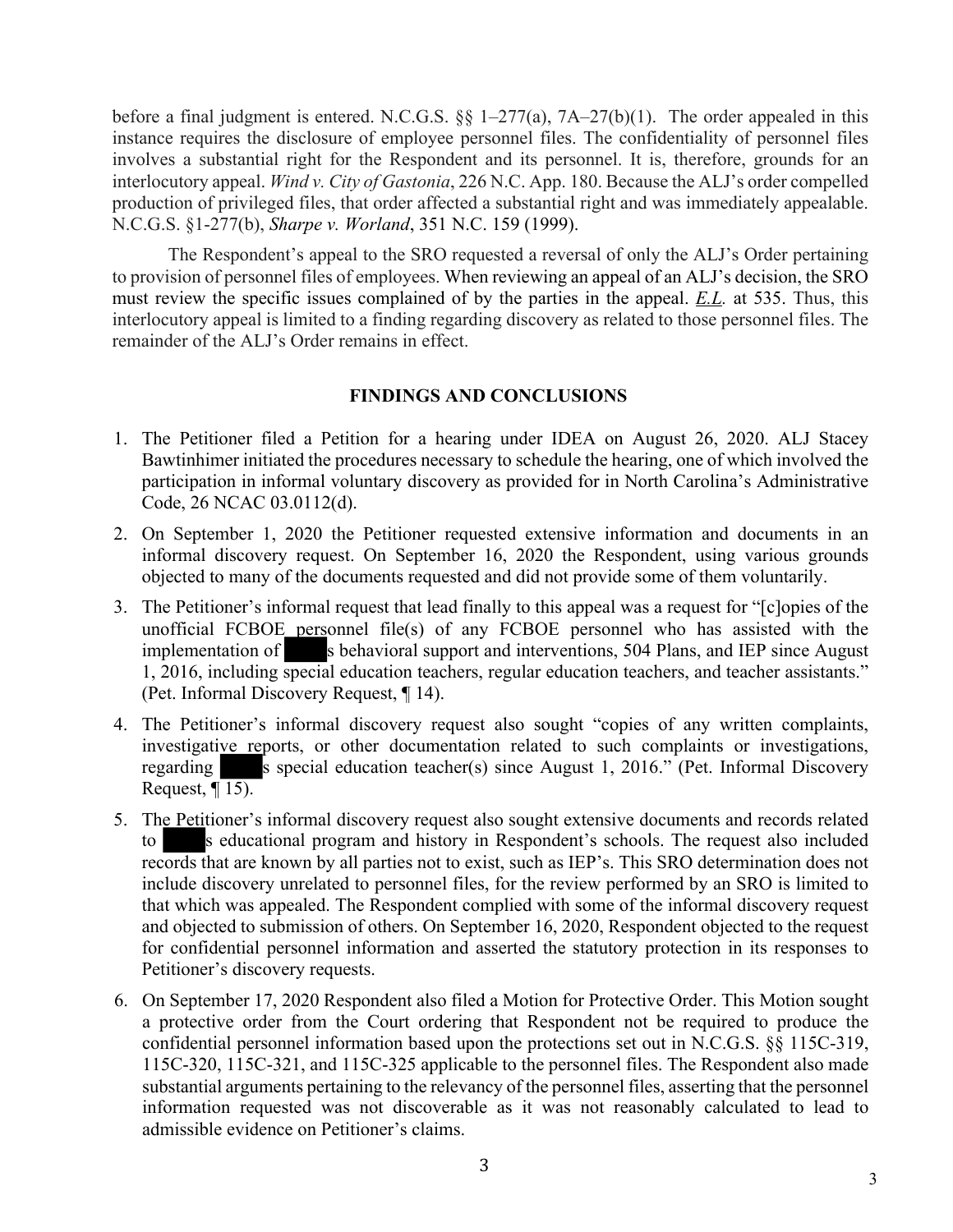- 7. The Petitioner responded to Respondent's Motion for Protective Order on September 23, 2020. The Petitioner did not address the relevancy issue, but did indicate that it would agree to a protective order restricting the release of confidential information.
- 8. On September 25, 2020, the ALJ denied Respondent's request for protection from disclosure of confidential personnel information in her Order Denying Respondent's Motion for a Protective Order and Compelling Production of Discovery. Although requested by the Respondent, the ALJ did not hold a hearing on the Motion. The ALJ did not address the relevancy of the personnel files to the subject matter of the Petition in this case. The ALJ also did not recognize all privileges recognized at law as required by 26 NCAC 03 .0112 (b).
- 9. The ALJ's September 25, 2020 Order stated:

Respondent's Motion is DENIED. This Tribunal finds Petitioners are entitled to the requested discovery.

FURTHERMORE, IT IS ORDERED:

- 1. Respondent must produce to Petitioners all of the following materials requested through informal discovery:
	- a. Educational records of
	- b. Educational programming of
	- c. Communications regarding with personally identifiable information of other students redacted as needed;
	- d. Related service records, as well as nursing and counseling service, records even if not a related service;
	- e. All notes maintained by FCBOE employees related to since August 1, 2016;<br>f. Internal truancy reports regarding with other students' names redacted if appl
	- with other students' names redacted if applicable;
	- g. Copies of all reports including investigations and written documentation including photographs and videos related to discipline, restrain, seclusion, isolation, bullying, or other behavioral incidents pertaining to including any communications related to such incidents since August 1, 2016, with other students' names redacted if applicable;
	- h. All lesson plans, as required by Board Policy 3120, used with in FCBOE since August 1, 2016;
	- i. All underlying progress monitoring documentation and data;
	- j. The November 22, 2019, 504 Plan and all documentation regarding this plan including implementation; and
	- k. s class schedules since August 1, 2016 as well as the modified day scheduling started on December 3, 2019.
- 2. Respondents are to comply with this order on or before October 14, 2020, and in sufficient time for Petitioners to review prior to conducting mediation, unless otherwise agreed by both parties.
- 3. Respondent is to create and provide Petitioners with a privilege log that complies with Rule 26(b)(5). If questions arise about whether the information is privileged, Petitioners may, by motion seek an "in camera" review by the Undersigned.
- 4. Respondent and Petitioners are to confer as to a Joint Protective Order for the school staff personnel files and any investigations or complaints regarding s special education teachers since August 1, 2016. The Parties shall file the Joint Protective Order on or before October 14, 2020. If the Parties cannot reach an agreement as to the terms, each Party shall file their own proposed order on that date.

IT IS SO ORDERED.

- 10. On October 12, 2020 the Respondent filed a Motion for Reconsideration and/or Clarification of the ALJ's Order.
- 11. On October 14 and 15, the Petitioner and Respondent filed separate Protective Orders as required by paragraph 4 of the ALJ's Order.
- 12. On October 23, 2020 the Petitioner filed a Response to Respondent's Motion for Reconsideration and/or Clarification.
- 13. On October 23, 2020 the Respondent filed a Notice of Interlocutory Appeal and an Appeal to a State Review Officer (SRO).
- 14. There is no record of an ALJ response to the Respondent's Motion for Reconsideration and/or Clarification of the ALJ's Order. The Respondent stated in the appeal to the SRO that the 30 day window for appeal of the ALJ's September 25 Order required an immediate filing of an appeal to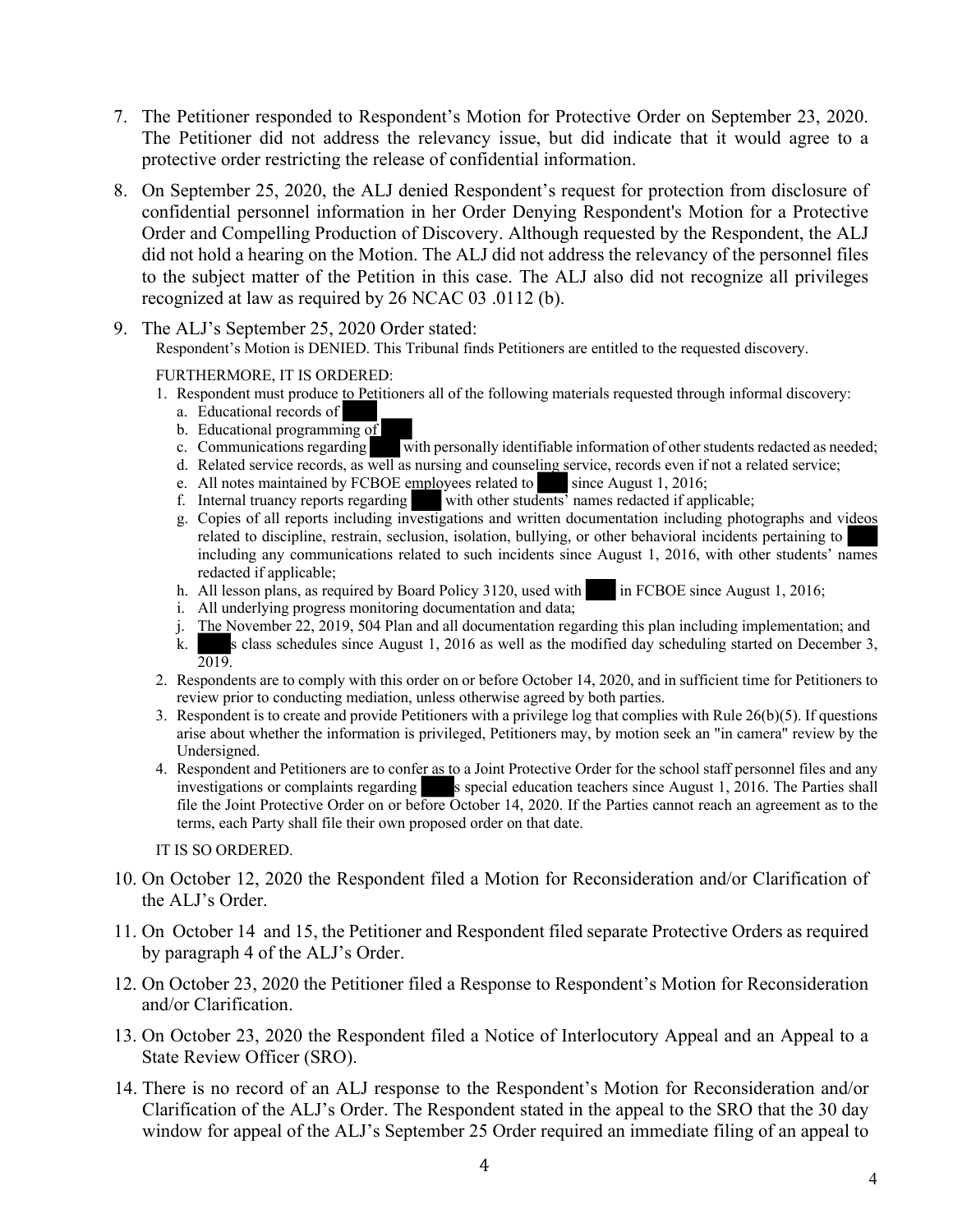the SRO or forfeit the right to appeal. "It is well settled that an interlocutory order affects a substantial right if the order deprive[s] the appealing party of a substantial right which will be lost if the order is not reviewed before a final judgment is entered." *Sharpe*, at 162.

- 15. The basic issue of the Petition is a "child find" claim. The Petitioner alleges that the Respondent failed to: timely and appropriately evaluate in all suspected areas of disability; identify as eligible to receive services under the IDEA; develop procedurally and substantively appropriate Individual Education Programs (IEPs) and Behavior Intervention Plans (BIPs); and provide a free and appropriate public education (FAPE).
- 16. In preparing for a due process hearing, North Carolina Law clearly provides that: "Parties may obtain discovery regarding any matter, not privileged, which is relevant to the subject matter involved in the pending action." N.C.G.S. § 1A-26 (Rule 26)
- 17. The concept in Rule 26 that discovery must be relevant applies directly to the issue of this appeal. In the requests for discovery and motions of the Petitioner, the Petitioner merely states that the content of the personnel files of Respondent's employees is relevant, with no substantiation. No attempt was made to show that the private content of an employee's personnel file would provide information pertaining to possible eligibility as a child with a disability, that he is entitled to FAPE, or that the Respondent failed to provide FAPE.
- 18. Also, Rule 26 provides another barrier to the discovery of employee personnel files. North Carolina clearly provides protections for the unnecessary disclosure of confidential and private information maintained in personnel files. Those files are privileged and statutorily protected as confidential. N.C.G.S. §§ 115C-319, 115C-320, and 115C-321. The privilege can be overcome by a proper court order, but that would certainly necessitate a determination that the information sought from those files is relevant. There has been no showing of relevancy in this case.
- 19. The SRO finds that there is a substantial right affected by the ALJ's Order denying the Respondent's Motion for a Protective Order and compelling the production of discovery related to the confidential personnel files of the Respondent's employees. The personnel files are private and protected under North Carolina Law. *See: N.C.G.S. §§ 115C-319, 115C-320, and 115C-321.*  The Respondent maintains those files and serves as the custodian. The Respondent's employees are not parties to this case and thus not aware of the possible disclosure of their private records. Therefore, it is reasonable and appropriate for the Respondent, as custodian of those confidential records, to file this interlocutory appeal.
- 20. If the Respondent is required to produce the requested personnel files, the right to confidentiality for the employee and Respondent will be lost before an appeal of a final decision. Once confidential personnel file information is disclosed, it is impossible to reverse the disclosure. *Wind*, at 183. The release of personnel files to parents and their counsel in special education matters without a showing of relevance to the issue is counter to public policy. The threshold is and should be high for a determination that personnel evaluations, medical information, financial information and other extremely sensitive and confidential information in personnel files should be disclosed in a special education hearing.
- 21. The statutory protection for personnel files even limits a proper court order. Wholesale access to the entire personnel file of an employee is limited by the plain wording of the applicable statute that allows some access through a proper court order. "A party by authority of subpoena or proper court order may **inspect** and **examine** a **particular** confidential **portion** of an employee's personnel record." N.C.G.S. §115C-321(a)(4). The informal discovery request in this case was a request for the entire file of numerous employees. In applying a statute regarding city personnel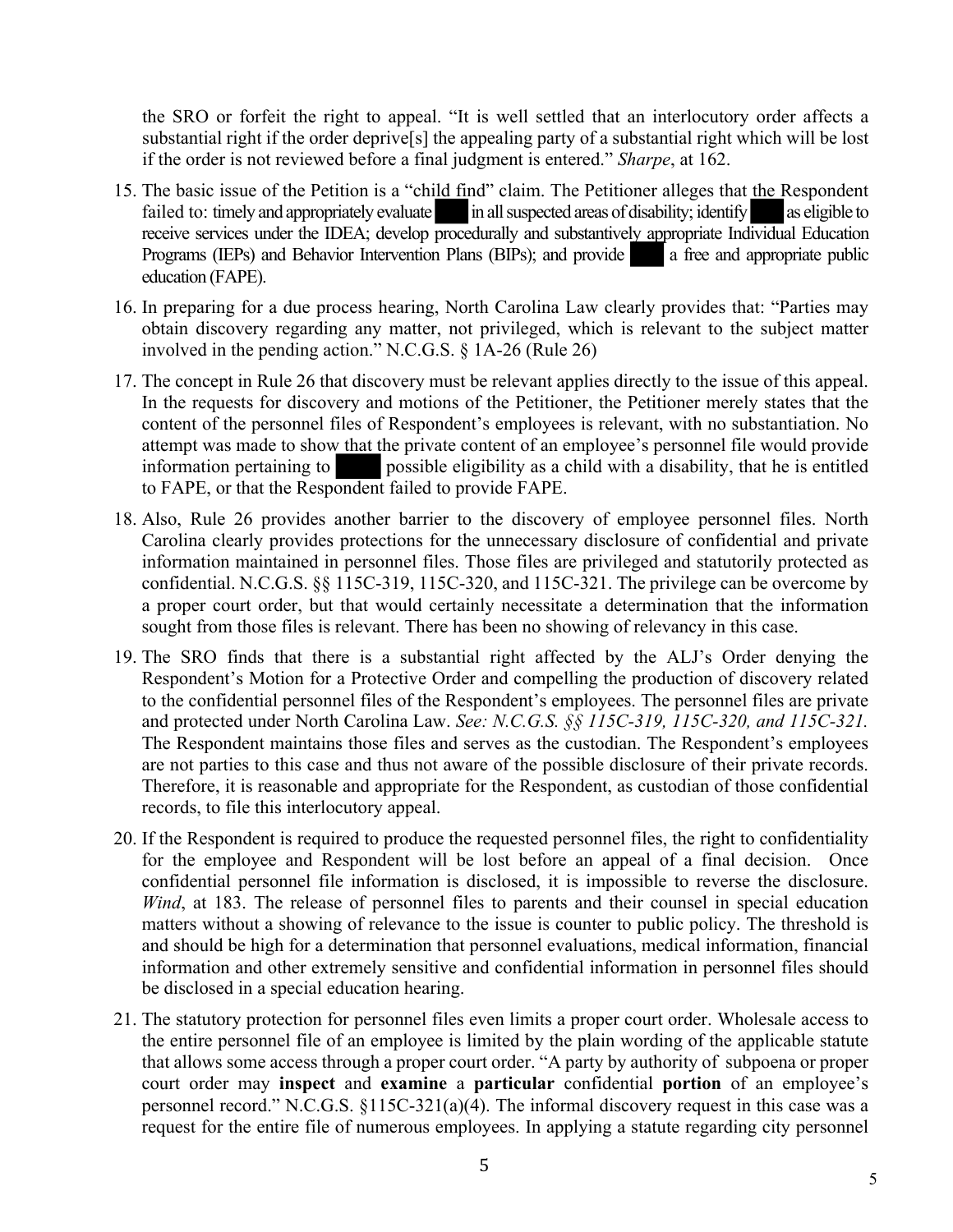records which is substantially similar to the personnel records statute for public school employees, the North Carolina Court of Appeals noted that the use of the word "examine," as opposed to "copy" or another word pertaining to mass publication, indicates the legislature's intent to limit the exposure of these personnel files. *Release of Silk Plant Forest Citizen Review Comm.'s Report & Appendices v. Barker*, 216 N.C. App. 268 (2011). [*emphasis added*]

- 22. The SRO cannot conceive of any information in teacher's personnel files that would be relevant to the child find claim, the basic issue of the Petition. It is difficult to ascertain how the content of personnel files would provide information about a child's alleged disability or any failure to provide FAPE because of that disability. The content of personnel files is simply not relevant to the issues of the Petition for this case. The proper source for information regarding the issues of the Petition would be sequeler s educational file and other educational records maintained by the Respondent.
- 23. Also, if the access to personnel files is for the purpose of determining the qualifications of employees working with there is no independent right of action relating to the qualifications of any school personnel under IDEA. School personnel decisions are not under the jurisdiction of the ALJ or SRO. 20 U.S.C. § 1412(a)(14)(E).
- 24. In its Consent Joint Protective Order with a draft date of October 13, 2020, the Respondent provided, in Section II, information from personnel files that it would agree to disclose. None of it would normally be deemed confidential and/or private, nor would it require a court order. Still the SRO has reservations concerning the relevancy of the information.
- 25. The SRO concludes that:
	- a. The Interlocutory appeal is allowable, and the SRO has jurisdiction.
	- b. Personnel files of Respondent's employees are not relevant to the issues of this case.
	- c. Personnel files of Respondent's employees are privileged and there is no showing that that privilege should be abrogated.
	- d. Portions of the ALJ's Order of September 25, 2020 must be reversed.

# **DECISION**

Based on the foregoing:

- 1. Paragraphs 1 3 of the ALJ Bawtinhimer's Order of September 25, 2020 remain in effect.
- 2. Paragraph 4 and any other portions of the Order that could be interpreted to require disclosure of personnel files is reversed.
- 3. The Respondent is not required to disclose information from employee personnel files.

This the 9<sup>th</sup> day of November 2020

Joe D. Walters

Joe D. Walters State Review Officer

# **NOTICE**

Any party aggrieved by this Decision may institute a civil action in state court within 30 days after receipt of this Decision as provided in N.C.G.S. § 115C-109.9 or file an action in federal court within 90 days as provided in 20 U.S.C. § 1415.